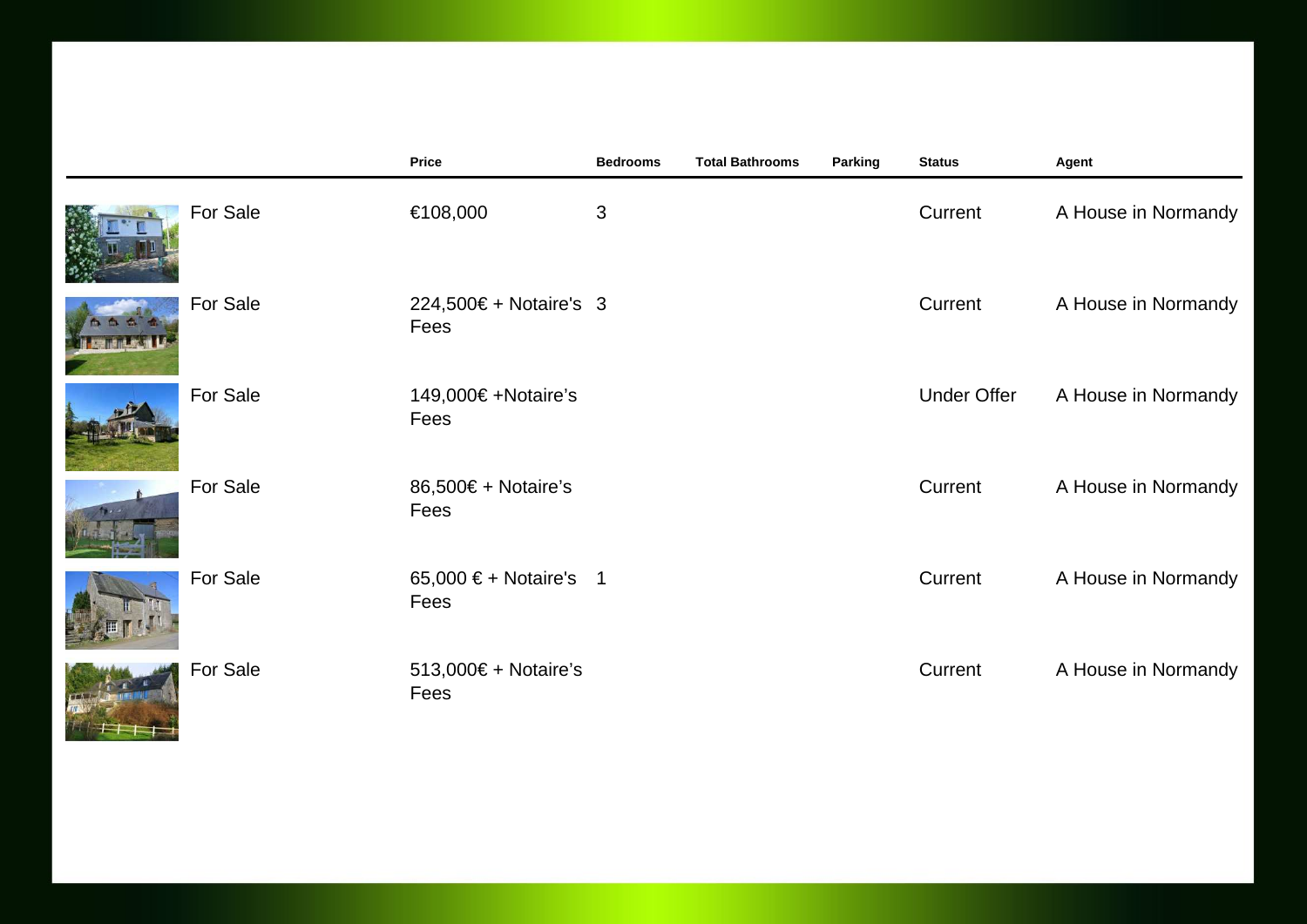|          | <b>Price</b>                   | <b>Bedrooms</b> | <b>Total Bathrooms</b> | Parking | <b>Status</b>      | Agent               |
|----------|--------------------------------|-----------------|------------------------|---------|--------------------|---------------------|
| For Sale | 44,500€ + Notaire's<br>Fees    |                 |                        |         | Current            | A House in Normandy |
| For Sale | 129,000€ + Notaire's 4<br>Fees |                 |                        |         | Current            | A House in Normandy |
| For Sale | 34,500 € + Notaire's<br>Fees   |                 |                        |         | Current            | A House in Normandy |
| For Sale | 240,000€ + Notaire's 3<br>Fees |                 |                        |         | Current            | A House in Normandy |
| For Sale | 14,500€ + Notaire's<br>Fees    |                 |                        |         | <b>Under Offer</b> | A House in Normandy |
| For Sale | 254,000 + Notaire's 4<br>Fees  |                 |                        |         | Current            | A House in Normandy |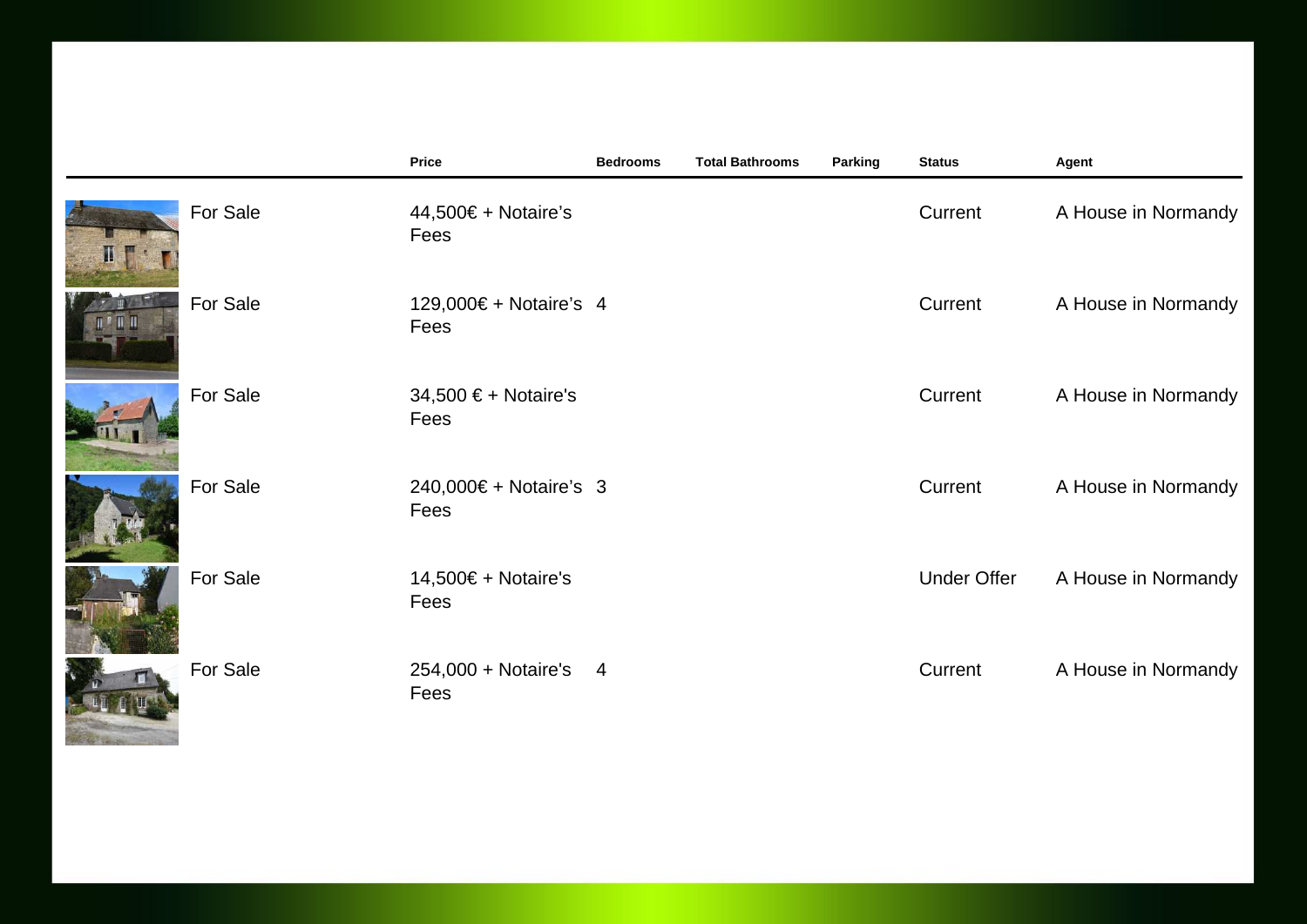|          | <b>Price</b>                    | <b>Bedrooms</b> | <b>Total Bathrooms</b> | Parking | <b>Status</b>      | Agent               |
|----------|---------------------------------|-----------------|------------------------|---------|--------------------|---------------------|
| For Sale | 293,500 € + Notaire's 5<br>Fees |                 |                        |         | Current            | A House in Normandy |
| For Sale | 260,000€ + Notaire's 5<br>Fees  |                 |                        |         | <b>Under Offer</b> | A House in Normandy |
| For Sale | 39,500€ + Notaire's<br>Fees     |                 |                        |         | <b>Under Offer</b> | A House in Normandy |
| For Sale | $26,500€ + Notaire's$<br>Fees   |                 |                        |         | <b>Under Offer</b> | A House in Normandy |
| For Sale | 149,500€ + Notaire's<br>Fees    |                 |                        |         | <b>Under Offer</b> | A House in Normandy |
| For Sale | 320,000€ + Notaire's 4<br>Fees  |                 |                        |         | <b>Under Offer</b> | A House in Normandy |